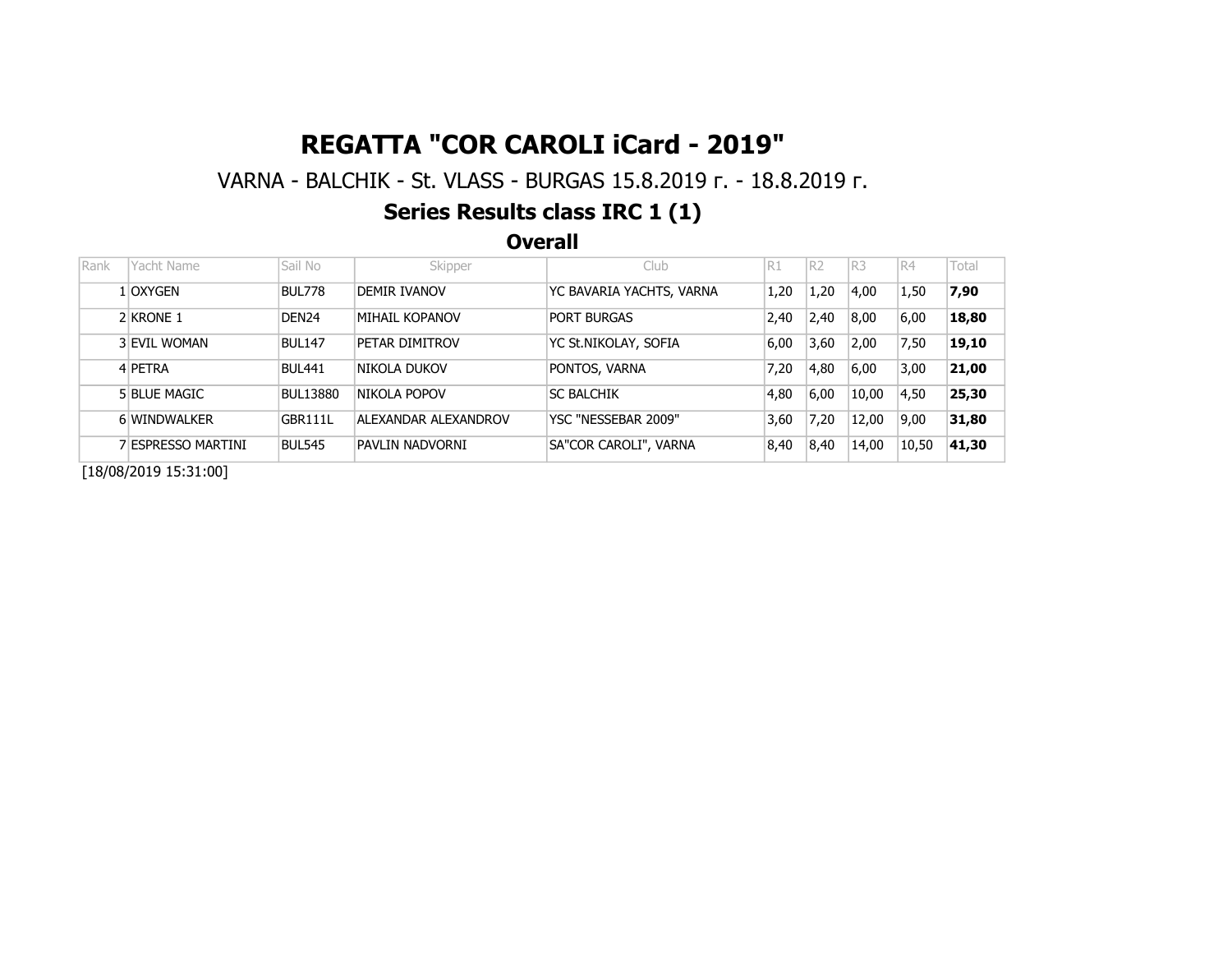# REGATTA "COR CAROLI iCard - 2019"

VARNA - BALCHIK - St. VLASS - BURGAS 15.8.2019 г. - 18.8.2019 г.

## Series Results class IRC 2 (2)

**Overall** 

| Rank | Yacht Name          | Sail No       | Skipper              | Club                 | R1   | R <sub>2</sub> | IR3  | R4    | Total |
|------|---------------------|---------------|----------------------|----------------------|------|----------------|------|-------|-------|
|      | 1 OBERON            | <b>BUL303</b> | BOGOMIL VECHEV       | WIND, POMORIE        | 1.20 | 1.20           | 6.00 | 11,50 | 19,90 |
|      | 2 WASABI DENTAPRIME | <b>BUL233</b> | VALENTIN NIKOLOV     | CHERNOMORETS, BURGAS | 3.60 | 2,40           | 2.00 | 23,00 | 31,00 |
|      | 3 HYGEIA            | BUL6          | ANGEL DIPCHIKOV      | PONTOS, VARNA        | 2.40 | 3,60           | 4.00 | 34,50 | 44,50 |
|      | 4 DARINA            | BUL69         | <b>IVAN TSVETKOV</b> | SINEVA, VARNA        | 4.80 | 4,80           | 8.00 | 46,00 | 63,60 |

[18/08/2019 15:31:01]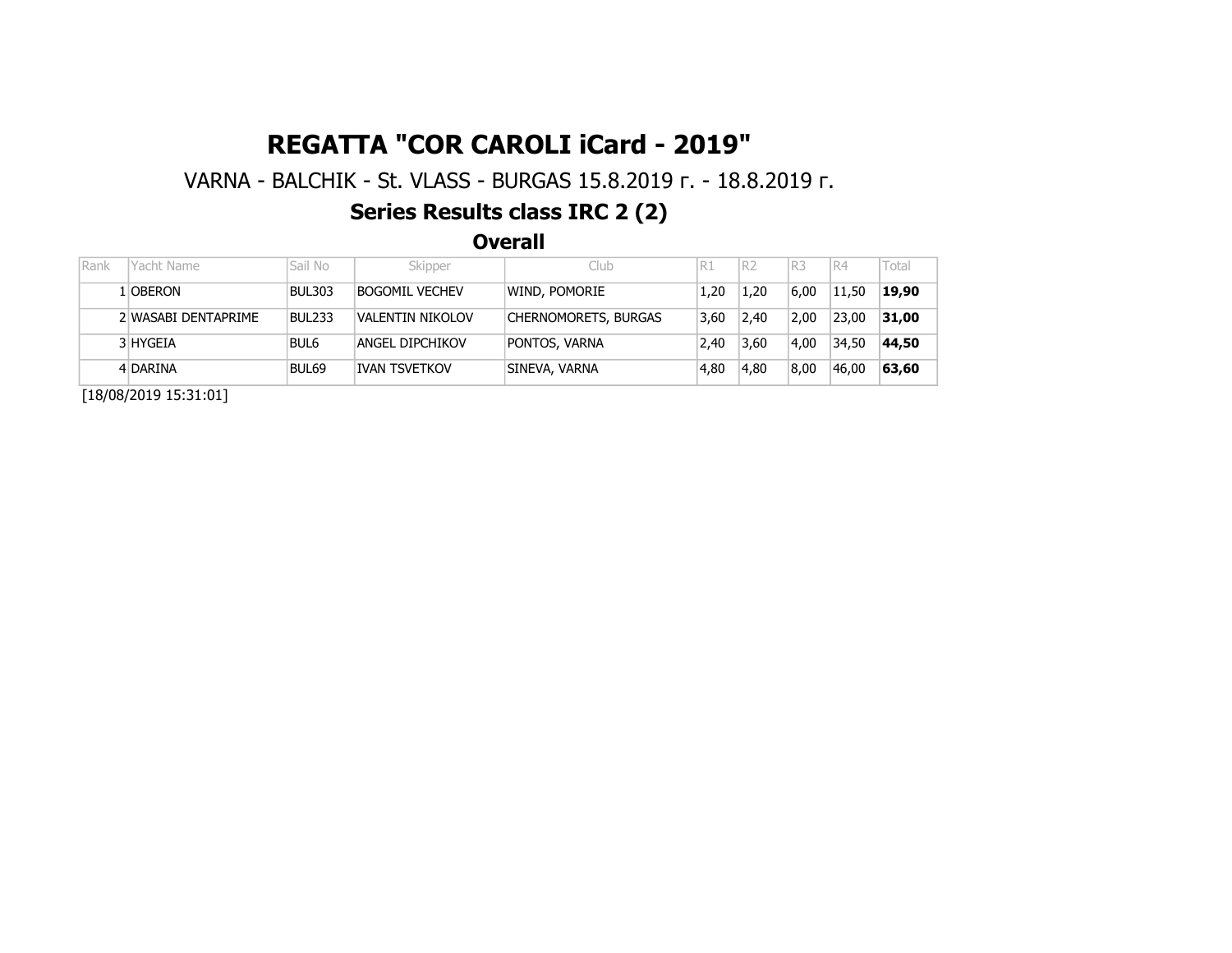# **REGATTA "COR CAROLI iCard - 2019"**

VARNA - BALCHIK - St. VLASS - BURGAS 15.8.2019 г. - 18.8.2019 г.

## **Series Results class IRC 3 (3)**

**Overall**

| Rank | Yacht Name      | Sail No           | Skipper                   | Club                        | R1   | R <sub>2</sub> | R <sub>3</sub> | R4   | Total |
|------|-----------------|-------------------|---------------------------|-----------------------------|------|----------------|----------------|------|-------|
|      | <b>PHOENIX</b>  | BUL8              | <b>BOGOMIL PEHLIVANOV</b> | SINEVA, VARNA               | 1,20 | 2,40           | 4,00           | 1,50 | 9,10  |
|      | <b>VICTORIA</b> | <b>BUL559</b>     | LYUBOMIR NIKOLOV          | <b>CHERNOMORETS, BURGAS</b> | 2,40 | 1,20           | 2,00           | 4,50 | 10,10 |
| 3    | IMPALA          | <b>BUL559</b>     | <b>IVAN KOSTADINOV</b>    | SEREKO, TSAREVO             | 4,80 | 4,80           | 6,00           | 3,00 | 18,60 |
| 4    | <b>TORNADO</b>  | BUL11             | <b>TODOR RUSEV</b>        | cap.G.GEORGIEV-PORT VARNA   | 3,60 | 3,60           | 8,00           | 6.00 | 21,20 |
|      | AKSHAENA        | BUL <sub>22</sub> | <b>RUMEN BLAZHEV</b>      | <b>CHERNOMORETS, BURGAS</b> | 6,00 | 6,00           | 10,00          | 7,50 | 29,50 |

[18/08/2019 15:31:01]